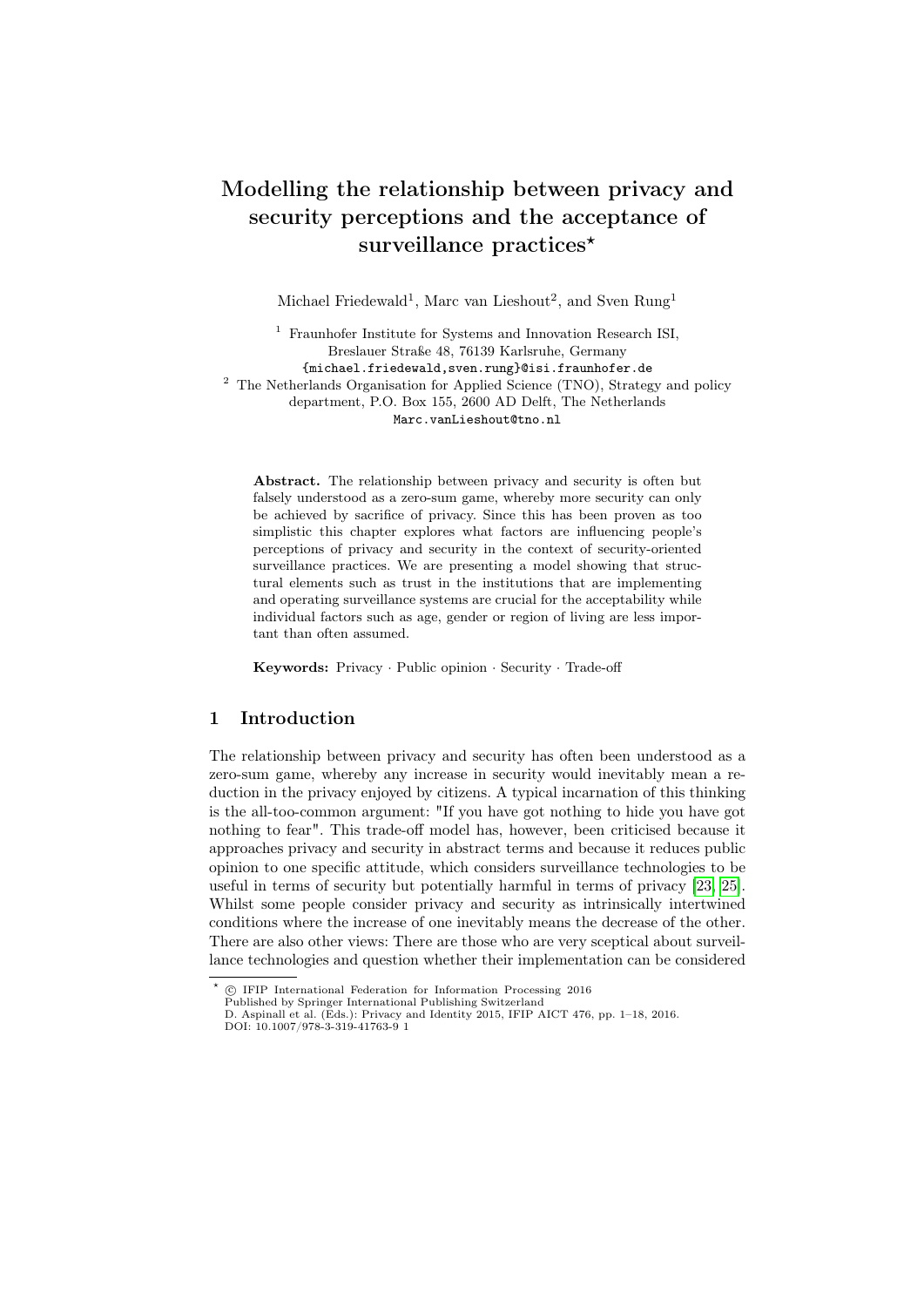beneficial in any way. Then there are people who do not consider monitoring technologies problematic at all and do not see their privacy threatened in any way by their proliferation. Finally there are those who doubt that surveillance technologies are effective enough in the prevention and detection of crime and terrorism to justify the infringement of privacy they cause [\[17\]](#page-14-0).

Insight in the public understanding of security measures is important for decision makers in industry and politics who are often surprised about the negative public reactions showing that citizens are not willing to sacrifice their privacy for a bit more potential security. On the back of this the PRISMS project aimed to answer inter alia the question: When there is no simple trade-off between privacy and security perceptions, what then are the main factors that affect the perception and finally acceptance of specific security technologies, of specific security contexts and of specific security-related surveillance practices?

The PRISMS project has approached this question by conducting a largescale survey of European citizens. In [\[12\]](#page-14-1) we have shown that privacy and security attitudes of European citizens are largely independent from one another. Now we are exploring what factors are influencing citizens' perception towards surveillance-based security practices. This is, however, not simply a matter of gathering data from a public opinion survey, as such questions have intricate conceptual, methodological and empirical dimensions. Citizens are influenced by a multitude of factors. For example, privacy and security may be experienced differently in different political and socio-cultural contexts. In this chapter, however, our focus will be on the survey results, not their interpretation from different disciplinary perspectives.

## 2 Theoretical approach

Researchers investigating the relationship between privacy and security have to deal with the so-called privacy paradox [\[8\]](#page-13-0): It is well known that while European citizens are concerned about how the government and private sector collect data about citizens and consumers, these same citizens seem happy to freely give up personal and private information when they use the Internet. This "paradox" is not really paradoxical but represents a typical value-action gap, which has been observed in other fields as well [\[12\]](#page-14-1).[3](#page-1-0)

#### 2.1 Social facts

Measuring privacy and security perceptions thus has to deal with problems similar to ecopsychology at the beginning of the environmental movement in the 1970s: What is the relationship between general values and concrete (environmental) concerns and how do they translate into individual behaviour? In PRISMS we have been inspired by the "theory of planned behaviour" (TPB) that

<span id="page-1-0"></span><sup>&</sup>lt;sup>3</sup> E.g. in the context of environmentalism consumers often state a high importance of environmental protection that is not reflected in their actual behaviour [\[16\]](#page-14-2).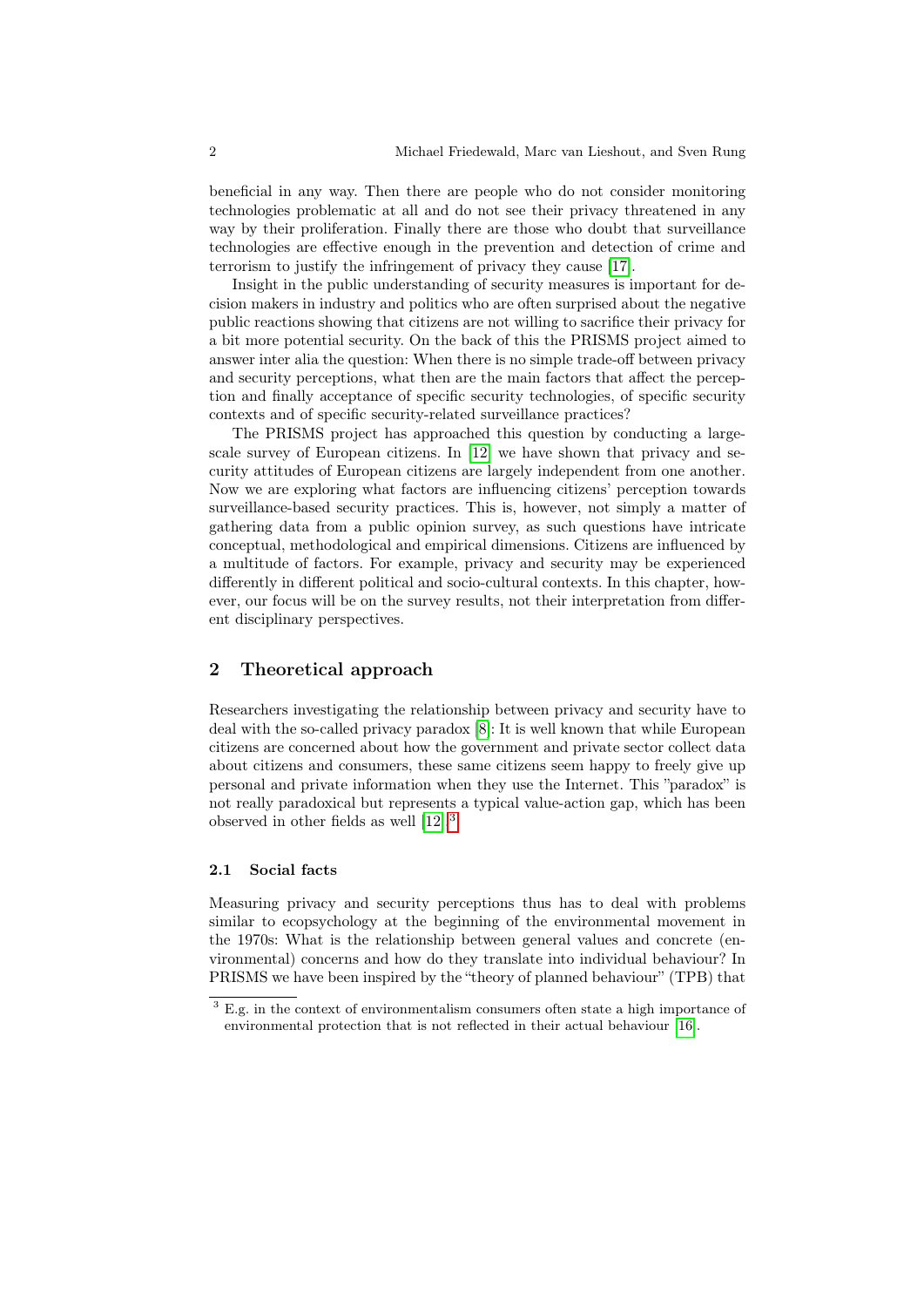suggests that if people evaluate the suggested behaviour as positive (attitude), and if they think their significant others want them to perform the behaviour (subjective norm), this results in a higher intention and they are more likely to behave in a certain way (fig. [1\)](#page-2-0).



<span id="page-2-0"></span>Fig. 1. Model of "planned behaviour" [\[1,](#page-13-1) p. 194]

TBP is a positivist approach as it assumes that there are rules structuring the way people think and these "social facts", as Emile Durkheim has been calling them, can be verified by scientific observation and experimentation [\[9\]](#page-13-2). We assume that privacy and security perceptions of human being are such social facts and that they can be explained by other attributes (variables) on an aggregated level. We are aware of the fact that this assumption has been criticised by other epistemological perspectives such as critical school, cultural studies and STS, which are highlighting that attitudes and values may be situationally determined rather than stable dispositions and that a number of context factors may limit individual choice [\[7\]](#page-13-3). On the other hand a high correlation of attitudes and subjective norms to behavioural intention, and subsequently to behaviour, has been confirmed in many studies [\[1\]](#page-13-1).

#### 2.2 Operationalisation of central concepts

As a consequence the PRISMS survey comprises of questions exploring respondents' perceptions of privacy and security issues as well as values questions including political views, attitudes to rights and perceptions of technology. For the operationalisation of the central concepts we rely on the privacy typology by Finn et al. [\[10\]](#page-14-3) and a security typology by Lagazio [\[18\]](#page-14-4), each distinguishing seven different dimensions. These typologies could be used to design batteries of questions to address the wide spectrum of meanings of privacy and security.

To address this ambiguity and context dependence of the central concepts the PRISMS survey is working with so called vignettes that are used when survey respondents may understand survey questions in different ways, due to the abstractness of the presented concepts (privacy, security), their complexity (security technologies and practices) and because they come from different cultures.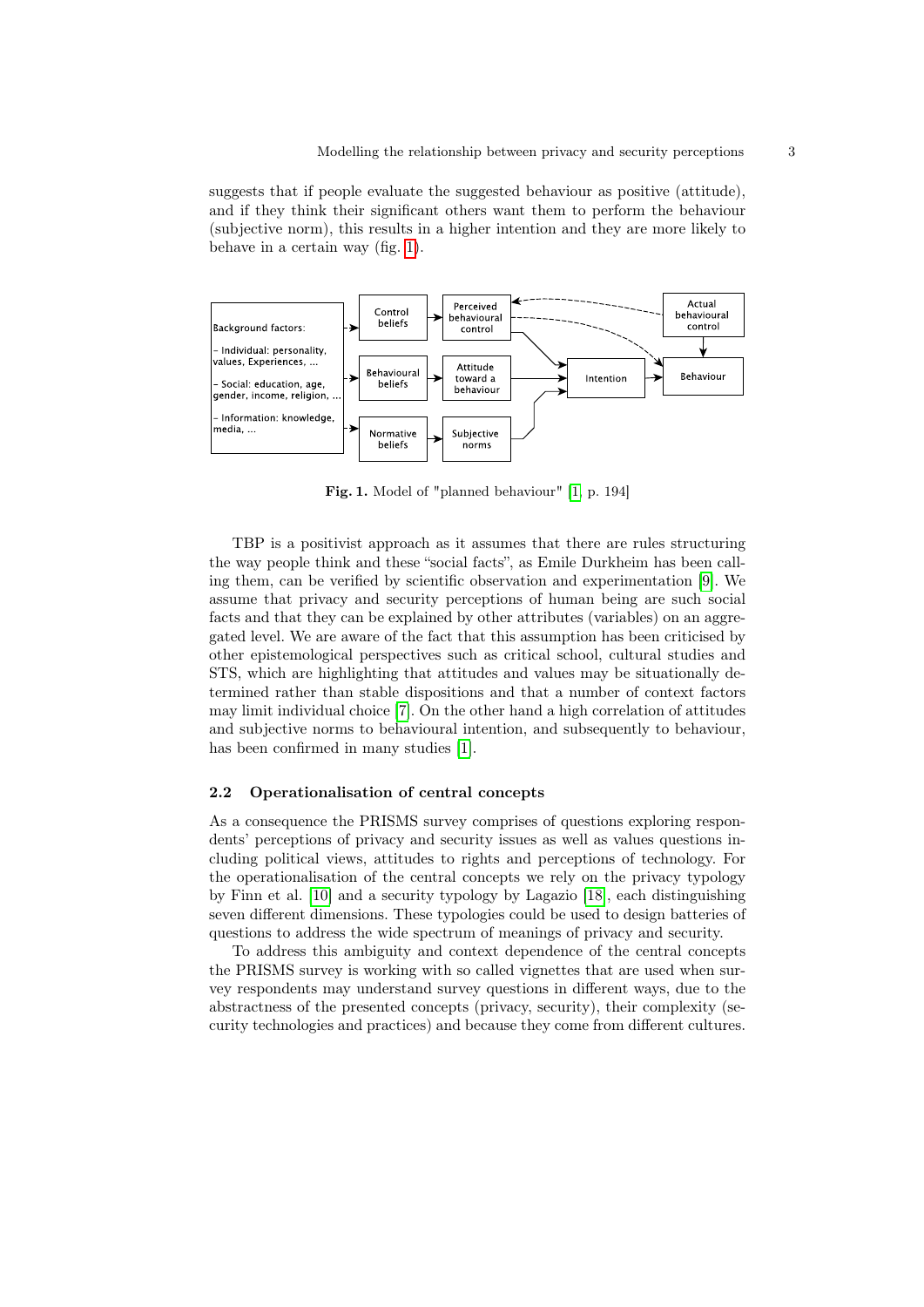Vignettes translate theoretical definitions of complicated concepts in presenting hypothetical situations and asking respondents questions to reveal their perceptions and values [\[22\]](#page-14-5). We have developed eight different vignettes (very short narratives of 50 to 100 words) presenting different types of security situations and surveillance technologies.[4](#page-3-0) They are also covering all dimensions of privacy and security. For each of the vignettes citizens were asked if they think that the respective security-oriented surveillance practice should be used ("acceptance") and to what extend these practices threaten people's rights and freedoms ("intrusiveness").

#### 2.3 Questionnaire and variables

For our research question we have modified and extended the general TBP model (see fig. [2\)](#page-3-1) that includes demographic and structural factors and already suggests some interrelationships between the model elements [cf. [20,](#page-14-6) [4,](#page-13-4) [24,](#page-15-2) for similar attempts]



<span id="page-3-1"></span>Fig. 2. Suggested relationships between variables explaining privacy and security perceptions and acceptance of security practices

The questionnaire used for the fieldwork thus did not only ask for an assessment of the central concepts privacy and security and of the acceptability and

<span id="page-3-0"></span><sup>4</sup> The vignettes depicted situations of 1) foreign government (NSA type) surveillance, 2) school access by biometrics, 3) usage of smart meter data, 4) monitoring of terrorist website visits, 5) speed control in neighbourhoods by automatic number plate recognition (ANPR), 6) selling of Internet Service Provider (ISP) data, 7) use of DNA databases by police and 8) smart video surveillance of crowds.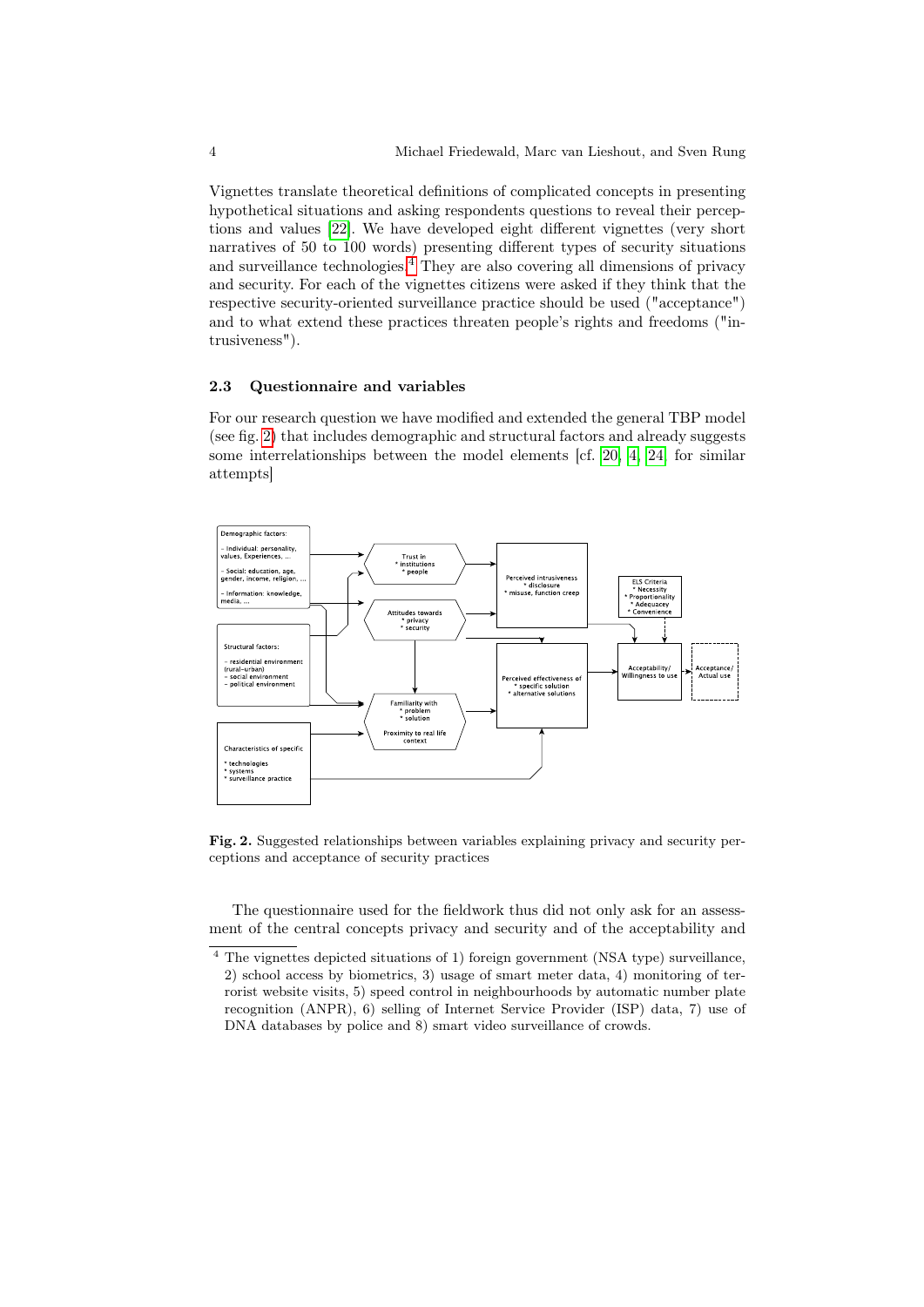perceived intrusiveness of different security oriented surveillance practices but also those variables needed for the model:

- Individual characteristics: Age, gender, education, political orientation, geographic area (country, region), employment status, trust in people, attitude towards the benefits and risks of science and technology, member of a minority (self assessment)
- Experience, behaviour: Intensity of Internet use, experience with privacy invasions, experience with privacy preserving measures, perceived intrusiveness of security practice
- Knowledge: Privacy and data protection knowledge
- Interim target variables: Trust in institutions, security perceptions, privacy perceptions
- Final target variable: Vignette acceptance

#### 2.4 Fieldwork

Fieldwork took place between February and June 2014. The survey company Ipsos MORI conducted around 1,000 30-minute phone interviews in all EU member states except Croatia (27,195 in total) amongst a representative sample (based on age, gender, work status and region) within each country. For economic reasons each interviewee was presented only four randomly selected vignettes, resulting in approx. 13,600 responses for each vignette (500 per country).[5](#page-4-0)

## 3 Empirical Results

#### 3.1 Concept and methodology

Structural equation modelling (SEM) is a method used to study the relationship among multiple outcomes involving latent variables. In this respect SEM is similar to the regression models that were used to test if linear correlations exist between the different variables. However, SEM allows to estimate and test direct and indirect effects in a more complex system of regression equations and verify (or falsify) theories about the absence of relationships among latent variables [\[15\]](#page-14-7). For instance, for the development of the SEM we tested the direct influence of demographics variables such as age on the constructs such as privacy and security perceptions and on the acceptance of the vignettes but also the indirect influence of the demographic variable on the acceptance via the constructs.

The main task in the development of a SEM is to reduce the large number of possible connections between the variables by deleting connections that do

<span id="page-4-0"></span> $^{\rm 5}$  The full questionnaire, technical details of the fieldwork and detailed analyses of the survey can be found in [\[13\]](#page-14-8).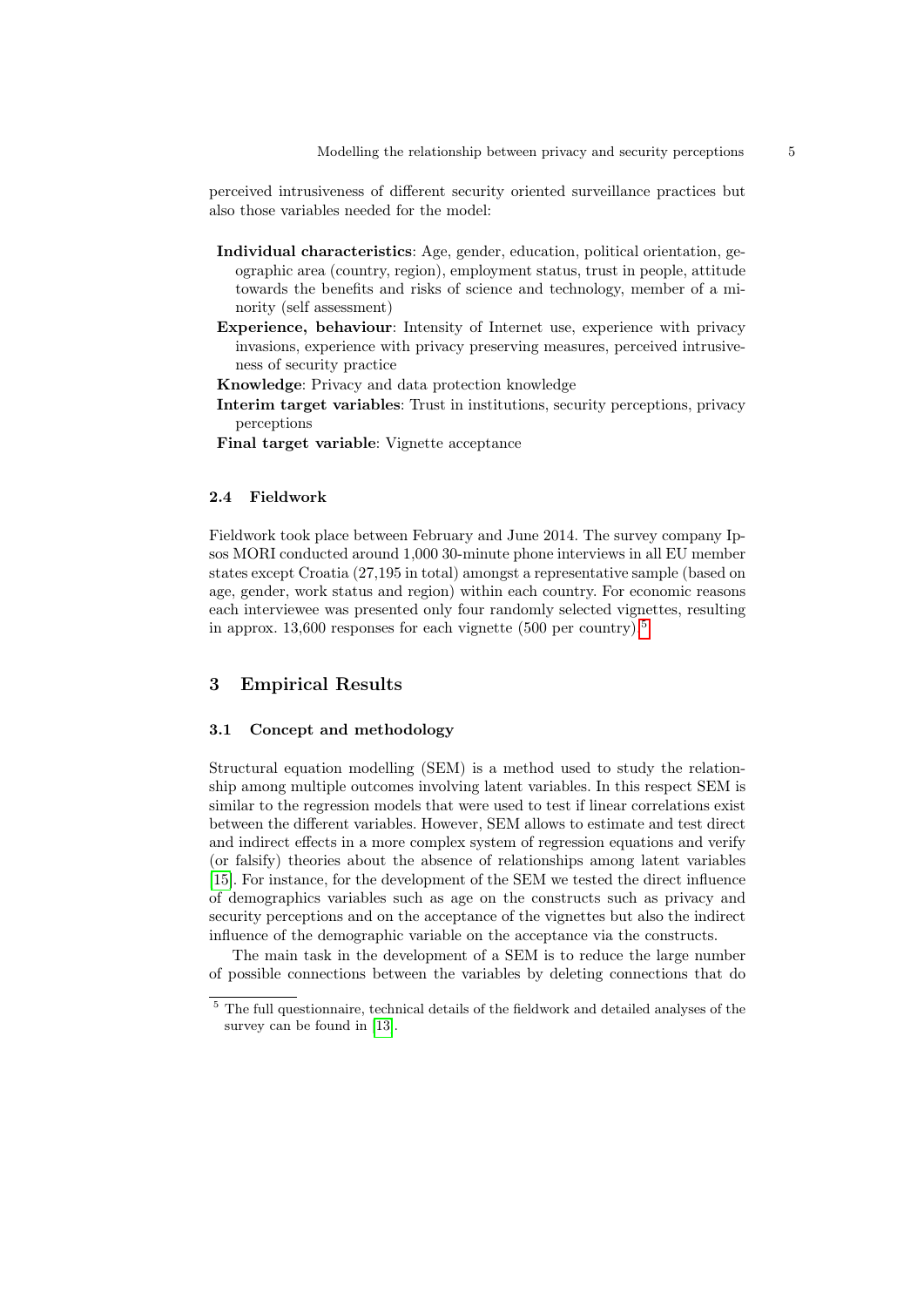not show a statistically significant impact on the target variable. This is done iteratively until a number of benchmarks indicate a good model fit.[6](#page-5-0)

The model explores the relationship between the different variables to explain which variables influence the acceptance or rejection of surveillance based security practices as outlined in the scenarios. On the highest level the model does no longer distinguish between the vignettes, neither between virtual and physical forms of surveillance nor between public and private operators. Even with these generalisations or simplifications the resulting model is rather complex; it includes 17 variables with more than 40 significant correlations. However, the coefficient of determination  $\mathbb{R}^2$ , that indicates that the fraction by which the variance of the errors is smaller than the variance of the dependent variable. In our case the target variable "acceptance of surveillance oriented security measure" shows  $R^2 = 0.484$ , which means that almost half of the variability can be explained though the other variables in the model. This is a good value comparable to similar studies such as[\[4\]](#page-13-4) or [\[24\]](#page-15-2).

Due to the complexity of the model it will be presented in four parts or submodels to single out important influence factors. Three of the sub-models focus on the main constructs (security perceptions, privacy perceptions and trust in institutions) while the last one discusses the "acceptance of security practices" as the target variable. The data used for the model can be found in table [1](#page-16-0) on pages [17](#page-16-0) to [19.](#page-16-0)

The nodes in the following diagrams are representing those (influencing) variables that have a significant influence on the other (target) variable ("acceptance of a concrete security practice"). Elliptic nodes represent general demographics variables such as age, gender or education. Rectangular boxes stand for variables that are closely related to the context of surveillance and security practices. These include knowledge about data protection rights, experiences with privacy invasions etc. Hexagonal nodes stand for the main constructs that are also important mediating variables. The trapezoidal nodes finally stand for the target variable(s).<sup>[7](#page-5-1)</sup> The coefficients listed in the second column of table [1](#page-16-0) can also be found next to the edges.

## 3.2 Factors influencing "security concerns"

Figure [3](#page-6-0) shows the influences that constitute citizens' personal security perception (in the context of surveillance oriented security practices). In contrast to the other constructs the security perception is strongly influenced by a number of factors.

<span id="page-5-0"></span> $6$  For estimating fit and coefficients we have used the asymptotic distribution free (ADF) function for SEM. The main advantage of ADF is that it does not require multivariate normality. The estimation of the parameter is done minimizing the discrepancy between the empirical covariance matrix, S, and a covariance matrix implied by the model [\[5\]](#page-13-5).

<span id="page-5-1"></span><sup>7</sup> For reasons of simplicity and readability we are not using the normal notation in the following SEM path diagrams. Error terms are not displayed either.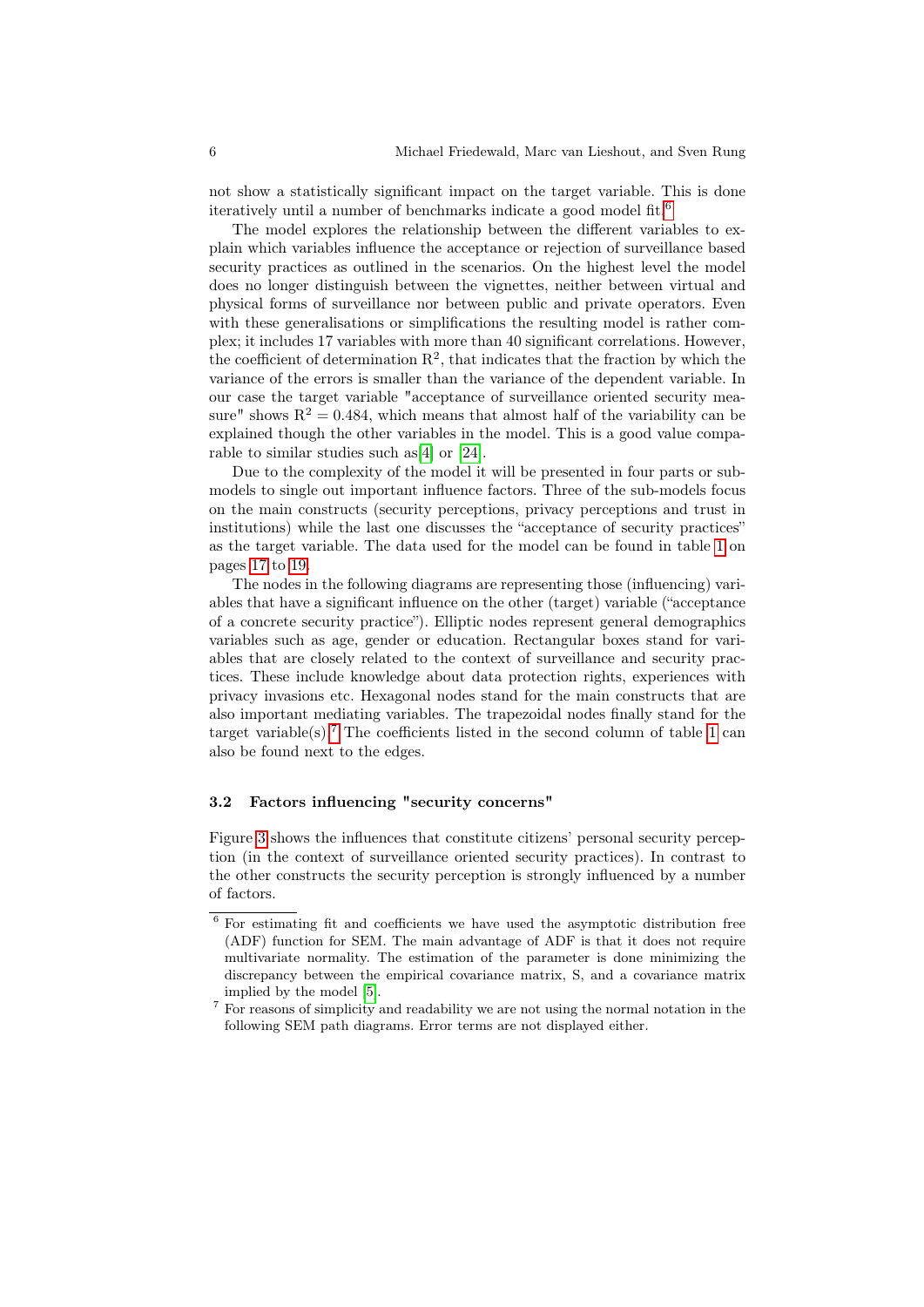Experience with prior privacy infringements has a strong positive effect on the security perception – this is in line with the notion that privacy and security are not perceived as competing values, but that privacy is rather seen as an element of security. On the other hand there are three factors that have a negative influence on the security perception. The higher the education the less worried citizens are about their security. The other negative influence factors are related to trust. The more people trust their fellow citizens and in particular institution the less their security concerns. Apart from these strong influence factors, age, gender and rural-urban classification have a weaker influence on the formation of security perceptions.

Security perceptions in turn have a strong influence on privacy perception (in concrete security contexts!) and finally on the target variables.



<span id="page-6-0"></span>Fig. 3. Sub-model for security concerns. Dotted lines  $=$  negative influence, solid lines  $=$ positive influence, thickness of the line  $=$  strength of the influence

#### 3.3 Factors influencing "privacy concerns"

The influence factors on privacy perceptions as the second important construct is shown in fig. [4.](#page-7-0) Privacy perception is constituted from a large number of influence factors without very dominant ones. The rather strong influence of the personal security perception was already mentioned before. Experience with privacy infringements and with privacy protecting measures (privacy activism) have a similarly strong influence on privacy perceptions. Minor influence factors include trust, political orientation and privacy knowledge. The educational level is having a relatively strong indirect influence moderated by trust and intensity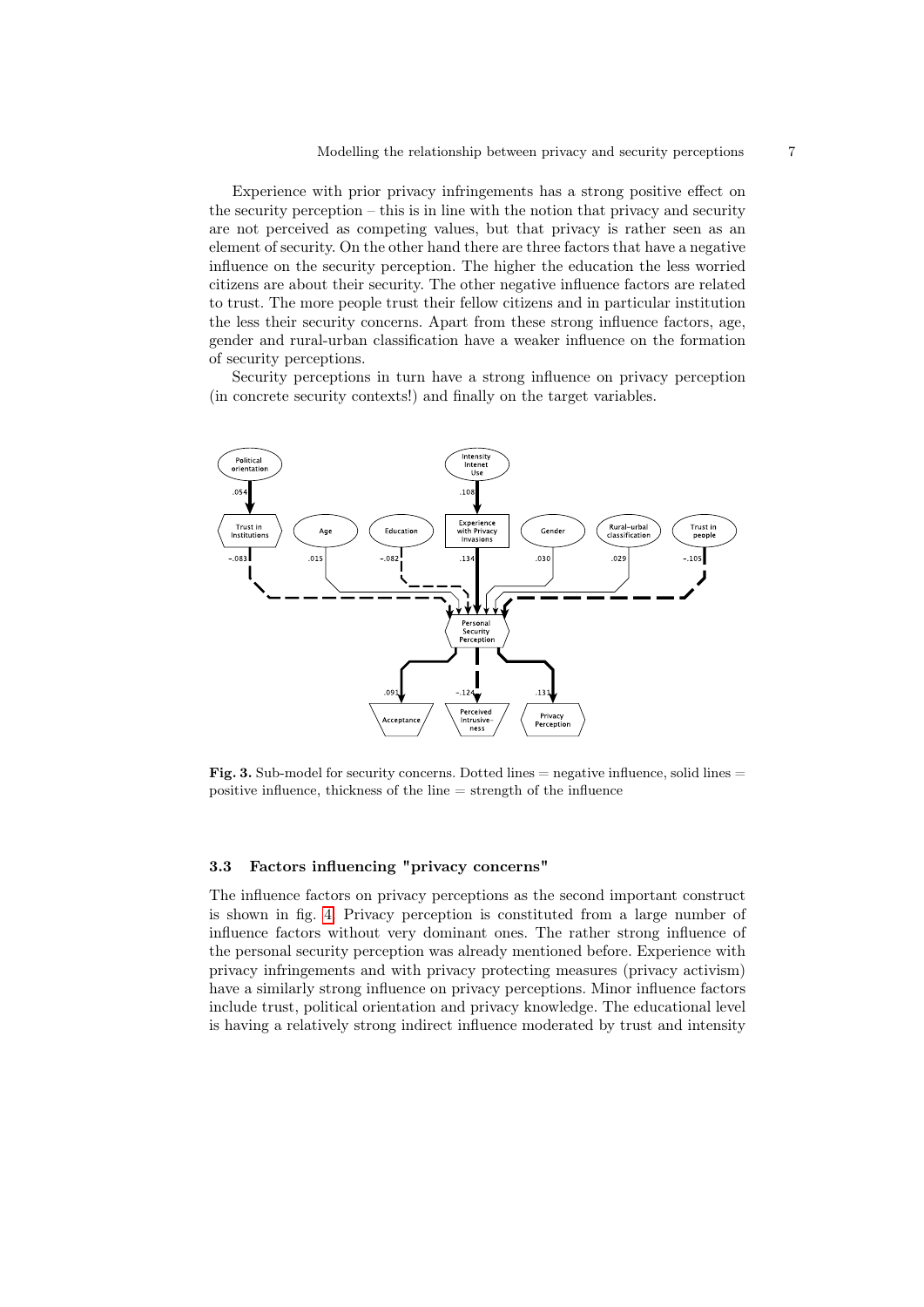of Internet use. In summary the formation of privacy perceptions depends on experience in the context where surveillance takes place and on general knowledge. These two elements help citizens to comprehend the complexity and rationale of surveillance measure and to assess the possibilities of safeguards.



<span id="page-7-0"></span>Fig. 4. Sub-model for privacy concerns. Dotted lines  $=$  negative influence, solid lines  $=$ positive influence, thickness of the line  $=$  strength of the influence

Privacy perceptions are the most important influence factor for citizens' acceptance or rejection of concrete surveillance oriented security measures either directly or indirectly via the assessment of the intrusiveness.

## 3.4 Factors influencing "trust in institutions"

As already mentioned before trust in institutions is another important moderating factor in citizens' assessment of security technologies and practices. Figure [5](#page-8-0) shows how the trust construct is influenced by other factors. The most dominant influence is the other dimension of trust, the trust in persons which shows to be highly correlated with trust in institutions. Other more important factors include a person's political orientation, where more conservative (right-winged) persons have a higher trust in institutions such as state agencies, companies and the press. On the other hand trust – in concrete surveillance/security situations – is also influenced by experiences that citizens have had. People who found their privacy invaded are less trusting towards institutions in general. The direct influence of education, gender and rural-urban classification is less important on the formation of trust in institutions. Blinkert has pointed out that this is related to the "relative structural effectiveness", which he defines as a combination of the effectiveness of the state's monopoly on legitimate use of force and the extent of social welfare and distributive justice, that varies greatly between countries and regions [\[4\]](#page-13-4).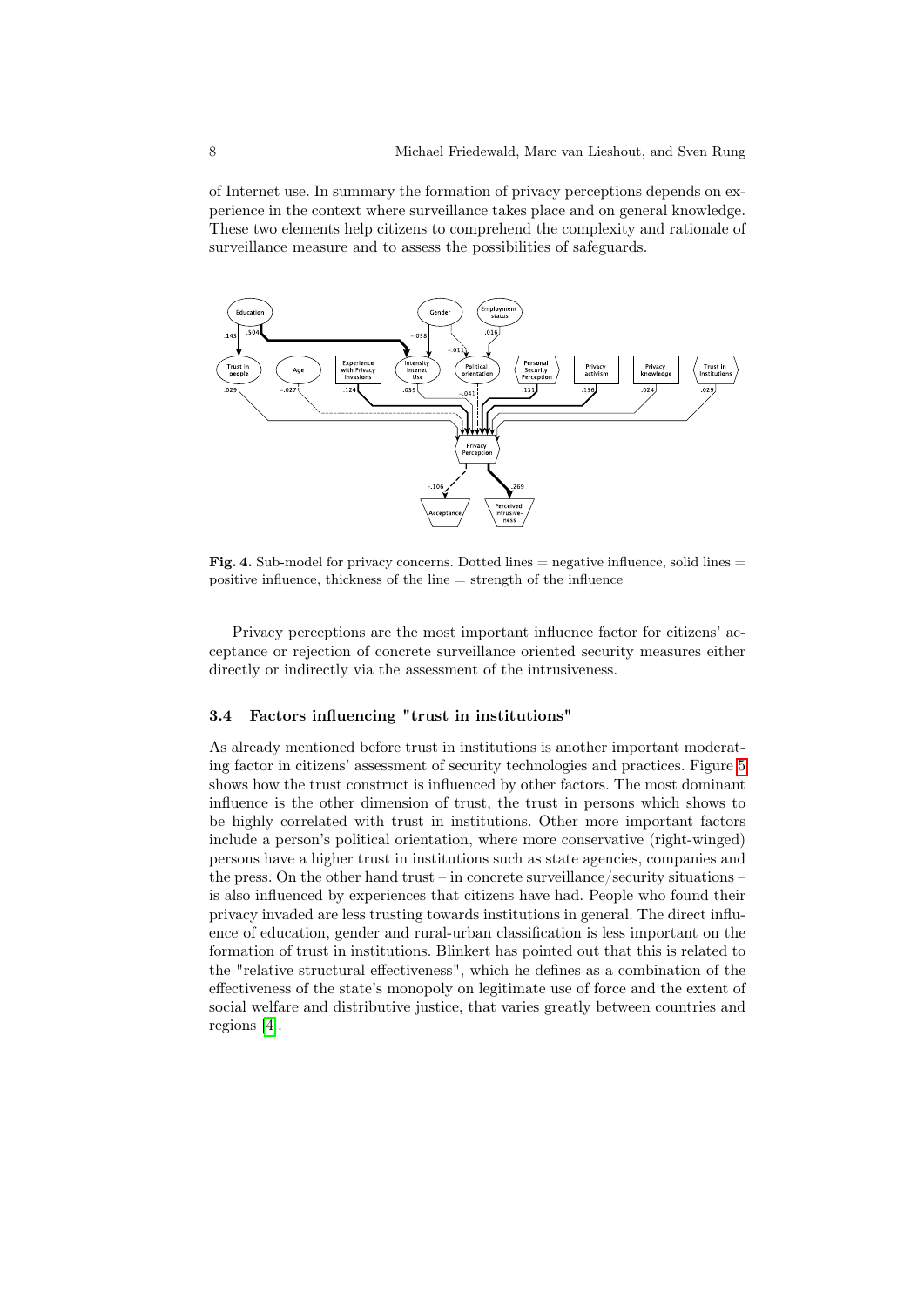Trust in institutions has no immediate influence on the acceptance of a specific security measure but plays a strong role for people's assessment if such a measure is intrusive, i.e. if it threatens or protects people's fundamental rights. It also has minor effects on the perception of personal security and the perception of privacy, which in turn have a strong effect on acceptance.



<span id="page-8-0"></span>Fig. 5. Sub-model for citizens' trust in institutions. Dotted lines = negative influence, solid lines  $=$  positive influence, thickness of the line  $=$  strength of the influence

## 3.5 Factors influencing acceptance of surveillance-oriented security technologies

Figure [6](#page-9-0) finally shows which variables and constructs influence European citizens' acceptance or rejection of security practices. The most striking result is that the perceived impact of the practice on citizens' rights (here called intrusiveness) is the most critical factor for their acceptance or rejection that itself is strongly influenced by trust in institutions. Privacy and security perceptions follow as the next important factors, however, with a much smaller coefficient. Apart from these three factors most of the other variables play a direct or indirect role, but with a rather small contribution. The only new demographic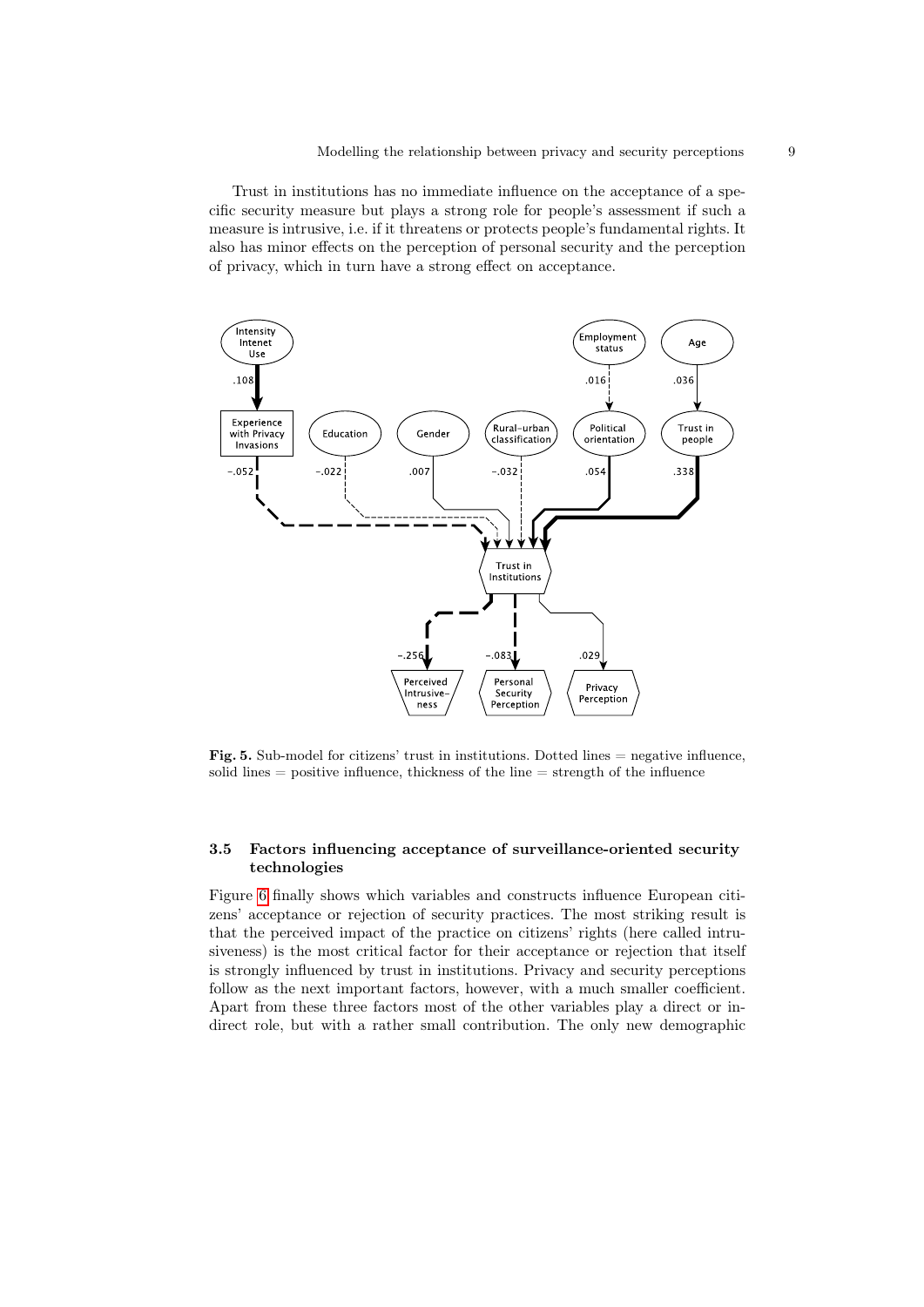variable that has a significant (but still small) influence on acceptance is the general attitude towards science and technology where people with a more positive assessment of their benefit have a greater acceptance.



<span id="page-9-0"></span>Fig. 6. Sub-model for acceptance of surveillance-oriented security technologies. Dotted lines  $=$  negative influence, solid lines  $=$  positive influence, thickness of the line  $=$ strength of the influence

## 3.6 The full picture

The combination of these sub-models does not only show the impacts described before but also the indirect and cumulative effects. Figure [7](#page-10-0) is giving a comprehensive picture of the different factors influencing people's perceptions of privacy and security in the context of concrete applications of surveillance based security technologies. In this picture each of the variables (boxes) also includes the share that it contributes to the manifestation of the target variable. The higher this contribution, the bigger the size of the respective node.

Apart from the importance of the perceived intrusiveness, trust in institutions and the general perception of privacy and personal security that have already been discussed play a significant role in the acceptance of security oriented surveillance practices. The picture also gives a better impression of the relevance of different personal characteristics.

Among the individual characteristics education plays the most important role: the higher the education level the lower the acceptance of security technology. The influence of education is moderated mainly over three channels: 1) More educated people have a higher level of trust with an influence on the perception of intrusiveness; 2) more educated people usually use the Internet more intensively and have thus more experiences with the possibilities of online surveillance and 3) more educated people have less worries about their personal security.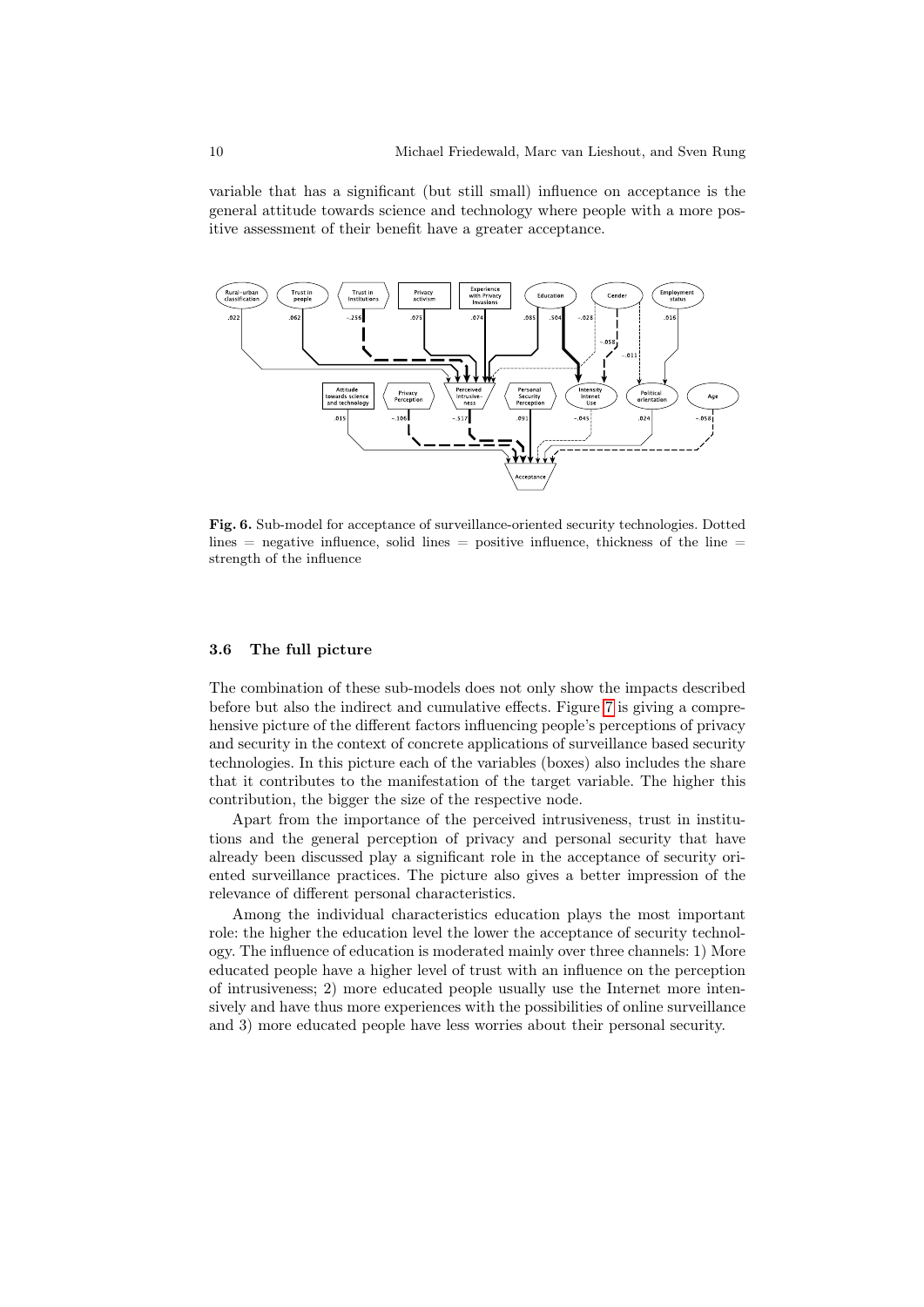

<span id="page-10-0"></span>Fig. 7. Model of factors influencing acceptance of SOSTs (simplified). Dotted lines = negative influence, solid lines = positive influence, thickness of the line = strength of the influence, size of nodes = overall influence of a factor on acceptance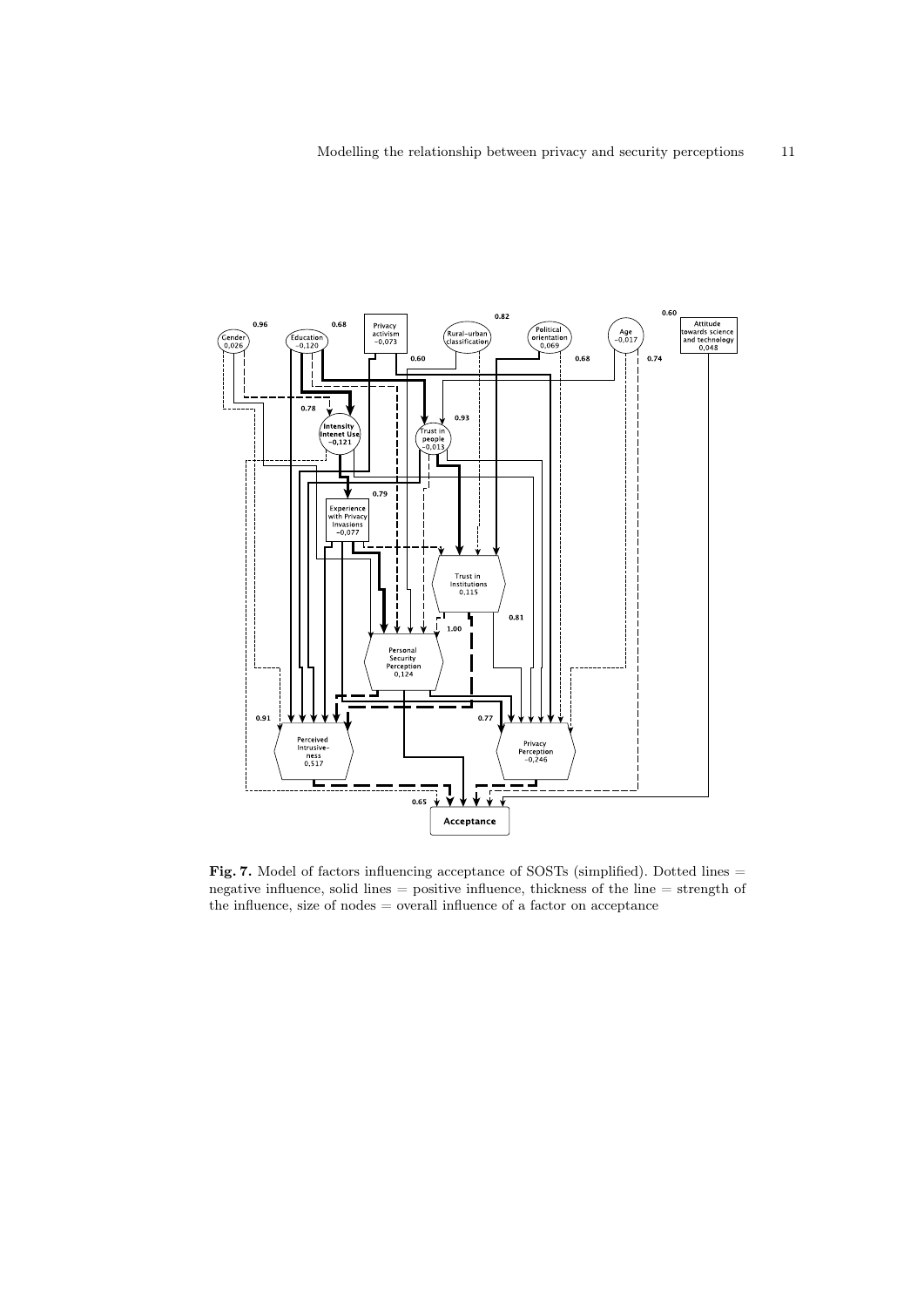The other influential personal characteristic is political orientation: More conservative people have a higher level of trust in institutions, also those operating surveillance oriented security technology and thus tend to accept them to a higher degree than more left-winged persons.

Noteworthy is also that age is playing a significant role in the model; the influence, however, on acceptance of surveillance based security technologies is small.

## 4 Discussion of results

Our analysis of the questions that aimed to measure European citizens' attitudes towards specific examples of surveillance technologies and practices has the following main results:

Trust in the operating institution is the essential factor for the acceptability of a security practice. The important role of trust, in people, in institutions as well as in the whole societal environment, is regularly confirmed in surveys [\[11,](#page-14-9) [4,](#page-13-4) [14\]](#page-14-10).

The SurPRISE project, for instance, confirmed clearly that "the more people trust scientific and political institutions . . . the more acceptable a technology would be." In their explanatory model institutional trust is the strongest positive influence factor for acceptability of surveillance oriented security technologies [\[24,](#page-15-2) p. 135f.].

The PACT project on the other side stresses the strong impact that distrust has on the likelihood that citizens reject a given security measure [\[21,](#page-14-11) p. v].

Finally also a recent Eurobarometer study on Europeans' attitudes towards security found that institutions' respect for fundamental rights and freedoms is a strongly impacting the perception of security [\[26,](#page-15-3) p. 15f.]

Transparency or openness has a positive effect on the willingness of citizens to accept security practices. This can be understood on different levels:

- Citizens tend to accept security practices when they are convinced that a security measure is necessary, proportionate and effective.
- People are more easily convinced when a security practice is embedded in a context that citizens are familiar with and where they understand who is surveying whom and how.
- As a result the surveillance activity should not be covert but perceivable for the citizen and communicated in a responsible way by the operator.
- Understanding and acceptance is also a question of proper knowledge and education - though not only in one way. While education contributes to understanding technicalities and complexities of a security practices it also drives critical reflections. The SurPRISE project also confirmed most of these observations [\[24,](#page-15-2) p. 154f.].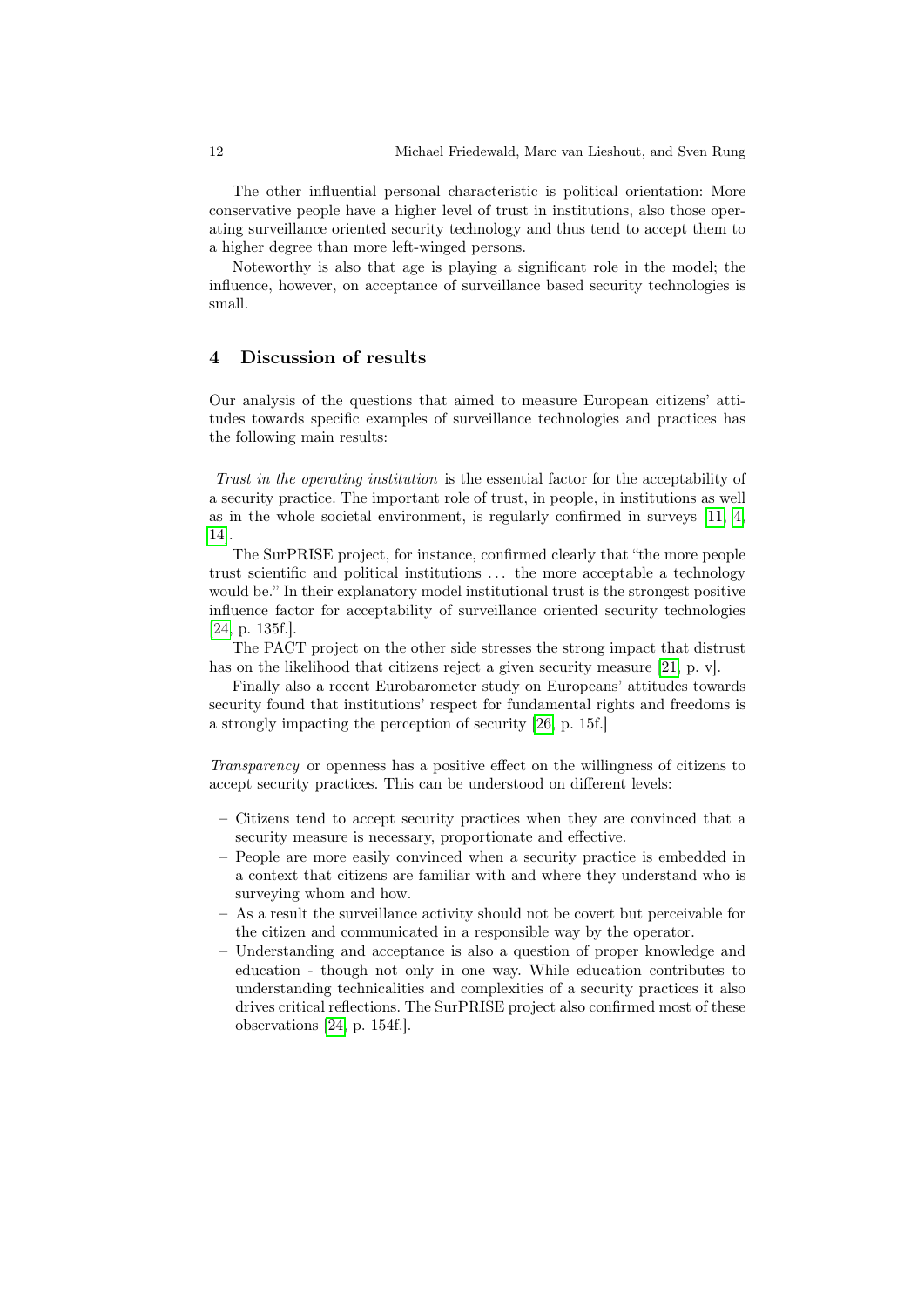– Current security practices, however, often do not seem to take this lesson seriously. In a Eurobarometer survey a majority of European citizens said they think that the security technologies and practices in the fight against terrorism and crime have restricted their rights and freedoms, which then is negatively impacting citizens' trust [\[26,](#page-15-3) p. 45ff.].

All these factors also involve an inherent risk for manipulation, since a security practice can be designed to create false trust among citizens to be accepted [\[3\]](#page-13-6).

On the downside our empirical results also showed that many citizens do not care about surveillance that does not negatively affect them personally but only others. The SuPRISE project similarly concludes that "the more participants perceive SOSTs to be targeted at others rather than themselves, the more likely they are to find a SOST more acceptable"[\[24,](#page-15-2) p. 138].

## 5 Conclusions

For the design and introduction of security measures it is useful to consider some of the main socio-demographic determinants for acceptance of these measures, since poorly-designed measures can consume significant resources without achieving either security or privacy while others can increase security at the expense of privacy. However, since there is no natural trade-off between privacy and security, carefully designed solutions can benefit both privacy and security.

Law enforcement and government officials often heavily weight security. On the other hand we have shown in our analysis of the vignettes that citizens' opinions on security measures vary, and are influenced by some crucial factors. Apart from trust in the operating agency or company we could observe mainly four different types of reactions [\[6\]](#page-13-7):

- 1. Citizens may consider a measure as useless to enhance security, and at the same time invasive for their privacy. Such a situation has to be absolutely avoided.
- <span id="page-12-0"></span>2. Citizens may consider a measure useless to enhance security but with no risk for their privacy.
- <span id="page-12-1"></span>3. Citizens may consider a measure as useful in terms of security, but privacy invasive.
- 4. Finally, citizens may consider a measure both useful to increase security and with no risk for their privacy.

However, citizen perceptions do not (always) have to reflect the real effectiveness of a security measure and its real impact on privacy. Considering the importance of trust for the acceptability and acceptance the responsible parties should aim to reconcile the perceived and real impacts. Potential for conflicts can be mainly found at the border between reaction types [2](#page-12-0) and [3](#page-12-1) when citizens fear an invasion of their privacy or perceive a technology as ineffective. Citizens' reactions are mostly based upon perceptions rather than rational factbased assessments. As we have shown before these are influenced by a multitude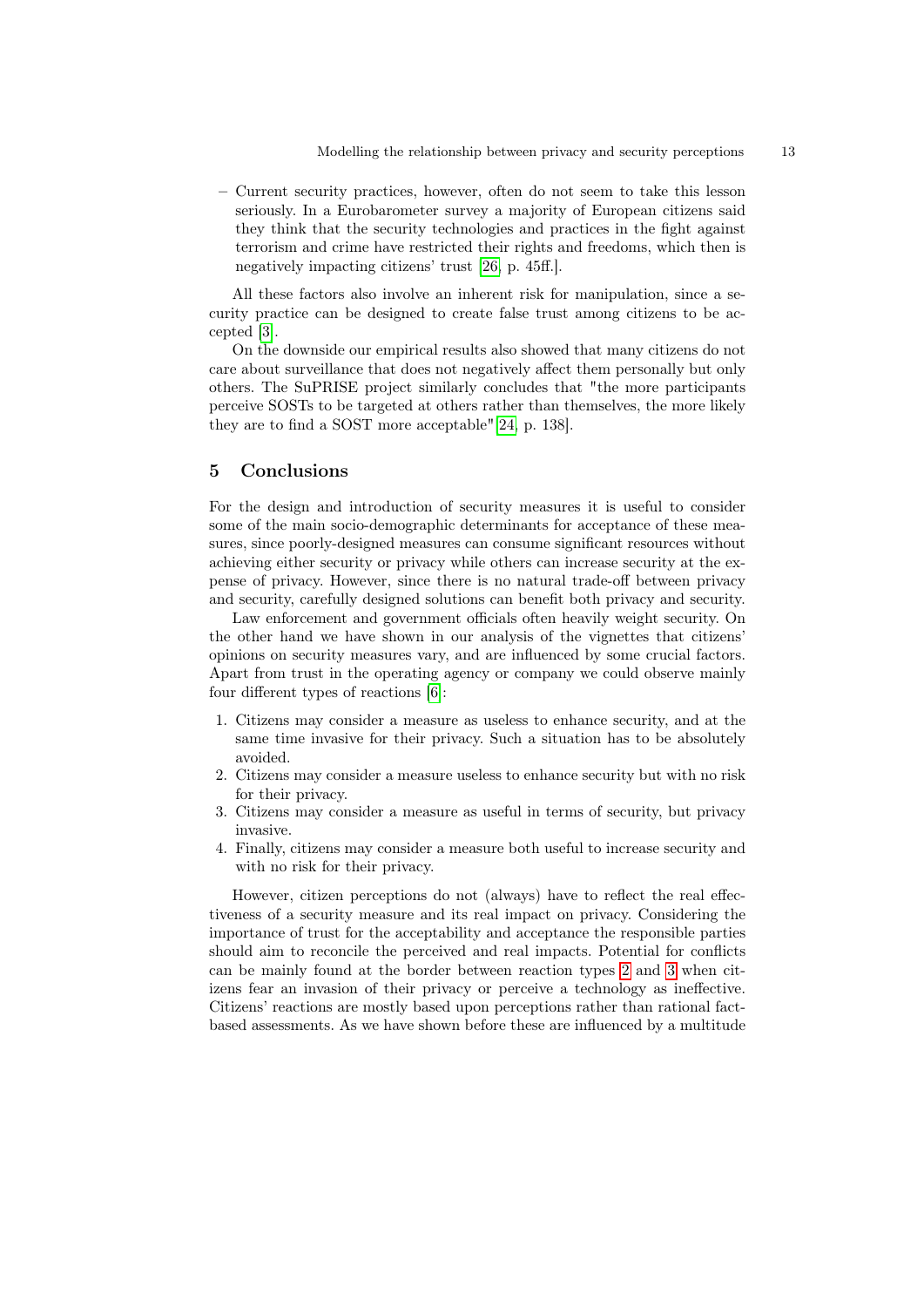#### 14 REFERENCES

of factors. Trust in institutions is one, the perceived self-interest is another, the measure being overt or covert a potential third. These three elements should be taken into account in the design of new security technologies and in specific security investments. For these cases PRISMS has developed a participatory and discursive technique that can help decision-makers in industry, public authorities and politics to implement security measures that raise fewer concerns in the population and are thus more acceptable along the lines stated in many policy documents [\[19,](#page-14-12) [2\]](#page-13-8).

## Acknowledgement

This work was carried out in the project "PRISMS: Privacy and Security Mirrors" co-funded from the European Union's Seventh Framework Programme for research, technological development and demonstration under grant agreement 285399. For more information see: <http://prismsproject.eu>.

## References

- <span id="page-13-1"></span>[1] Icek Ajzen and Martin Fishbein. "The Influence of Attitudes on Behavior". In: The handbook of attitudes. Ed. by Dolores Albarracin et al. Mahwah, NJ: Erlbaum, 2005, pp. 173–221.
- <span id="page-13-8"></span>[2] David Barnard-Wills. "Security, Privacy and Surveillance in European policy documents". In: International Data Privacy Law 3.3 (2013), pp. 170– 180.
- <span id="page-13-6"></span>[3] David Barnard-Wills et al. Possible dual use of the decision support system. Report. June 2015.
- <span id="page-13-4"></span>[4] Baldo Blinkert. "Unsicherheitsbefindlichkeit als 'sozialer Tatbestand'. Kriminalitätsfurcht und die Wahrnehmung von Sicherheit und Unsicherheit in Europa". In: Erkundungen zur Zivilgesellschaft. Münster: Lit-Verlag, 2013, pp. 119–146.
- <span id="page-13-5"></span>[5] Michael W. Browne. "Asymptotically distribution-free methods for the analysis of covariance structures". In: British Journal of Mathematical and Statistical Psychology 37.1 (1984), pp. 62–83.
- <span id="page-13-7"></span>[6] Gregory Conti et al. "Deconstructing the Relationship between Privacy and Security". In: IEEE Technology and Society Magazine 33.2 (2014), pp. 28–30.
- <span id="page-13-3"></span>[7] Andrew J. Cook et al. "Taking a Position: A Reinterpretation of the Theory of Planned Behaviour". In: Journal for the Theory of Social Behaviour 35.2 (2005), pp. 143–154.
- <span id="page-13-0"></span>[8] Tobias Dienlin and Sabine Trepte. "Is the privacy paradox a relic of the past? An in-depth analysis of privacy attitudes and privacy behaviors". In: European Journal of Social Psychology 45 (2015), pp. 285–297.
- <span id="page-13-2"></span>[9] Emile Durkheim. The Rules of Sociological Method [1895]. Trans. by Steven Lakes. New York et al.: The Free Press, 1982.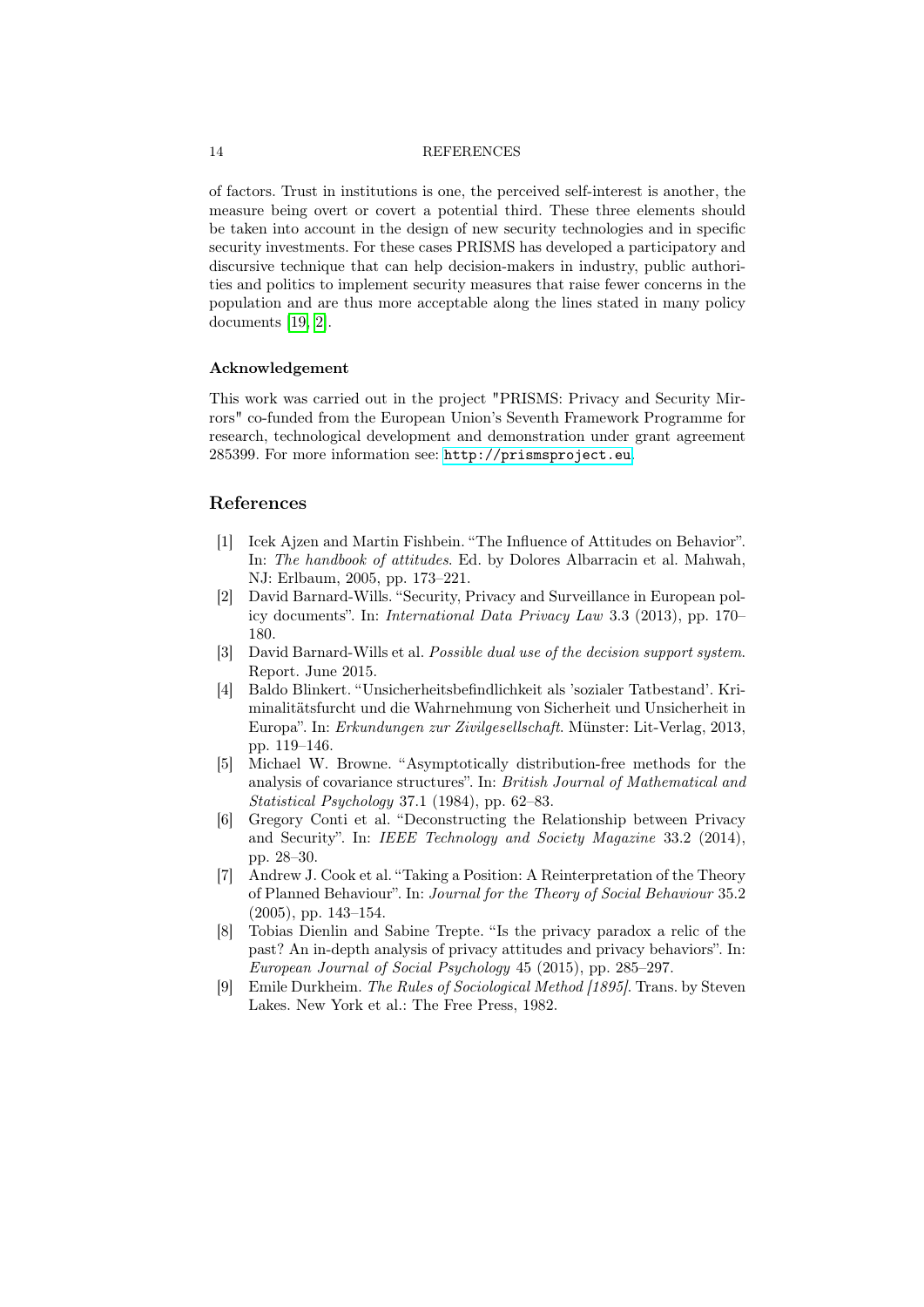- <span id="page-14-3"></span>[10] Rachel L. Finn et al. "Seven types of privacy". In: European Data Protection: Coming of Age. Ed. by Serge Gutwirth et al. Dordrecht: Springer, 2013, pp. 3–32.
- <span id="page-14-9"></span>[11] Susannah Fox et al. Trust and privacy online: Why Americans want to rewrite the rules. Report. Washington, D.C.: Pew Internet & American Life Project, Aug. 2001. url: [http://www.pewinternet.org/files/old](http://www.pewinternet.org/files/old-media//Files/Reports/2000/PIP_Trust_Privacy_Report.pdf)[media//Files/Reports/2000/PIP\\_Trust\\_Privacy\\_Report.pdf](http://www.pewinternet.org/files/old-media//Files/Reports/2000/PIP_Trust_Privacy_Report.pdf).
- <span id="page-14-1"></span>[12] Michael Friedewald et al. "Privacy and Security Perceptions of European Citizens: A Test of the Trade-off Model". In: Privacy and Identity 2014, IFIP AICT, vol. 457. Ed. by Jan Camenisch et al. Heidelberg, Berlin: Springer, 2015. Chap. 4, pp. 39–53.
- <span id="page-14-8"></span>[13] Michael Friedewald et al. Report on the analysis of the PRISMS survey. Report. PRISMS project, Oct. 2015. url: <http://prismsproject.eu>.
- <span id="page-14-10"></span>[14] Dina Hummelsheim. "Subjektive Unsicherheit und Lebenszufriedenheit in Deutschland: Empirische Ergebnisse einer repräsentativen Bevölkerungsbefragung". In: Sichere Zeiten? Gesellschaftliche Dimensionen der Sicherheitsforschung. Ed. by Peter Zoche et al. Münster: Lit Verlag, 2015, pp. 67– 89.
- <span id="page-14-7"></span>[15] David Kaplan. Structural Equation Modeling: Foundations and Extensions. Thousand Oaks, CA: SAGE, 2000.
- <span id="page-14-2"></span>[16] Anja Kollmuss and Julian Agyeman. "Mind the Gap: why do people act environmentally and what are the barriers to pro-environmental behavior?" In: Environmental Education Research 8.3 (2002), pp. 239–260.
- <span id="page-14-0"></span>[17] Reinhard Kreissl et al. "Surveillance: Preventing and detecting crime and terrorism". In: Surveillance in Europe. Ed. by David Wright and Reinhard Kreissl. London, New York: Routledge, 2015, pp. 150–210.
- <span id="page-14-4"></span>[18] Monica Lagazio. "The evolution of the concept of security". In: The Thinker 43.9 (2012), pp. 36–43.
- <span id="page-14-12"></span>[19] Marc van Lieshout et al. The PRISMS Decision Support System. Report. July 2015. url: <http://prismsproject.eu>.
- <span id="page-14-6"></span>[20] Anthony Morton. "Measuring Inherent Privacy Concern and Desire for Privacy: A pilot survey study of an instrument to measure dispositional privacy concern". In: Proceedings of the 2013 ASE/IEEE International Conference on Social Computing, 8-14 September 2013, Washington, D.C. IEEE Computer Society, 2013, pp. 468–477.
- <span id="page-14-11"></span>[21] Sunil Patil et al. Public Perception of Security and Privacy: Results of the comprehensive analysis of PACT's pan-European Survey. Report. RAND Corporation, June 2014. URL: http://www.rand.org/content/dam/ [rand/pubs/research\\_reports/RR700/RR704/RAND\\_RR704.pdf](http://www.rand.org/content/dam/rand/pubs/research_reports/RR700/RR704/RAND_RR704.pdf).
- <span id="page-14-5"></span>[22] Andrey Pavlov. "Application of the Vignette Approach to Analyzing Cross-Cultural Incompatibilities in Attitudes to Privacy of Personal Data and Security Checks at Airports". In: Surveillance, Privacy, and the Globalization of Personal Information: International Comparisons. Ed. by Elia Zureik et al. Montreal, Kingston: McGill-Queen's University Press, 2010, pp. 31–45.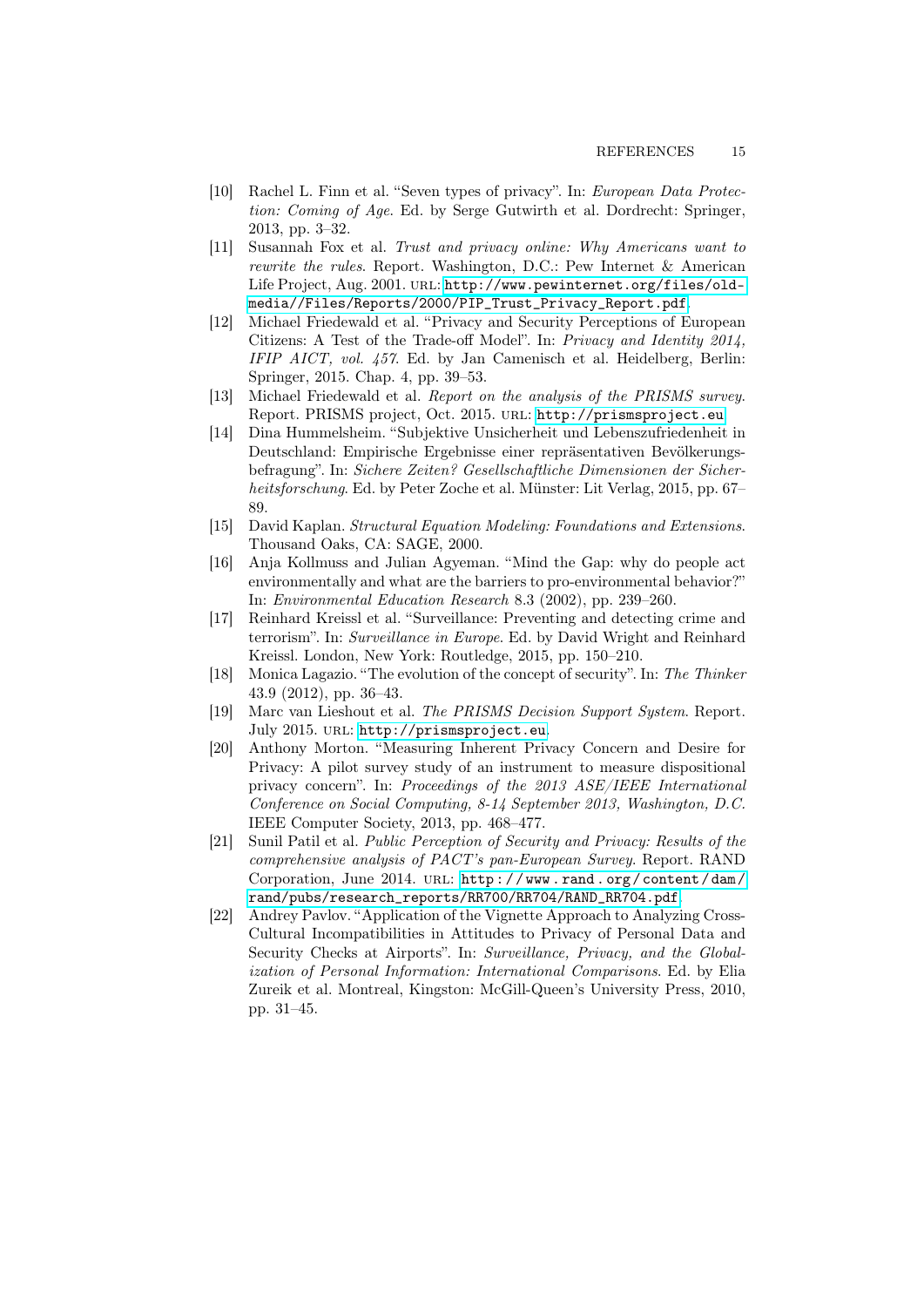#### 16 REFERENCES

- <span id="page-15-0"></span>[23] Vincenzo Pavone and Sara Degli Esposti. "Public assessment of new surveillance-oriented security technologies: Beyond the trade-off between privacy and security". In: Public Understanding of Science 21.5 (2012), pp. 556– 572.
- <span id="page-15-2"></span>[24] Vincenzo Pavone et al. Key factors affecting public acceptance and acceptability of SOSTs. Report. SurPRISE project, Jan. 2015. URL: http:// [surprise-project.eu/wp-content/uploads/2015/02/SurPRISE-D24-](http://surprise-project.eu/wp-content/uploads/2015/02/SurPRISE-D24-Key-Factors-affecting-public-acceptance-and-acceptability-of-SOSTs-c.pdf) [Key - Factors - affecting - public - acceptance - and - acceptability](http://surprise-project.eu/wp-content/uploads/2015/02/SurPRISE-D24-Key-Factors-affecting-public-acceptance-and-acceptability-of-SOSTs-c.pdf)  [of-SOSTs-c.pdf](http://surprise-project.eu/wp-content/uploads/2015/02/SurPRISE-D24-Key-Factors-affecting-public-acceptance-and-acceptability-of-SOSTs-c.pdf).
- <span id="page-15-1"></span>[25] Daniel J. Solove. Understanding privacy. Cambridge, Mass.: Harvard University Press, 2008.
- <span id="page-15-3"></span>[26] TNS Opinion & Social. Europeans' attitudes towards Security. Special Eu-robarometer 432. 2015. DOI: [10.2837/41650](http://dx.doi.org/10.2837/41650). URL: [http://ec.europa.](http://ec.europa.eu/public_opinion/archives/ebs/ebs_432_en.pdf) [eu/public\\_opinion/archives/ebs/ebs\\_432\\_en.pdf](http://ec.europa.eu/public_opinion/archives/ebs/ebs_432_en.pdf).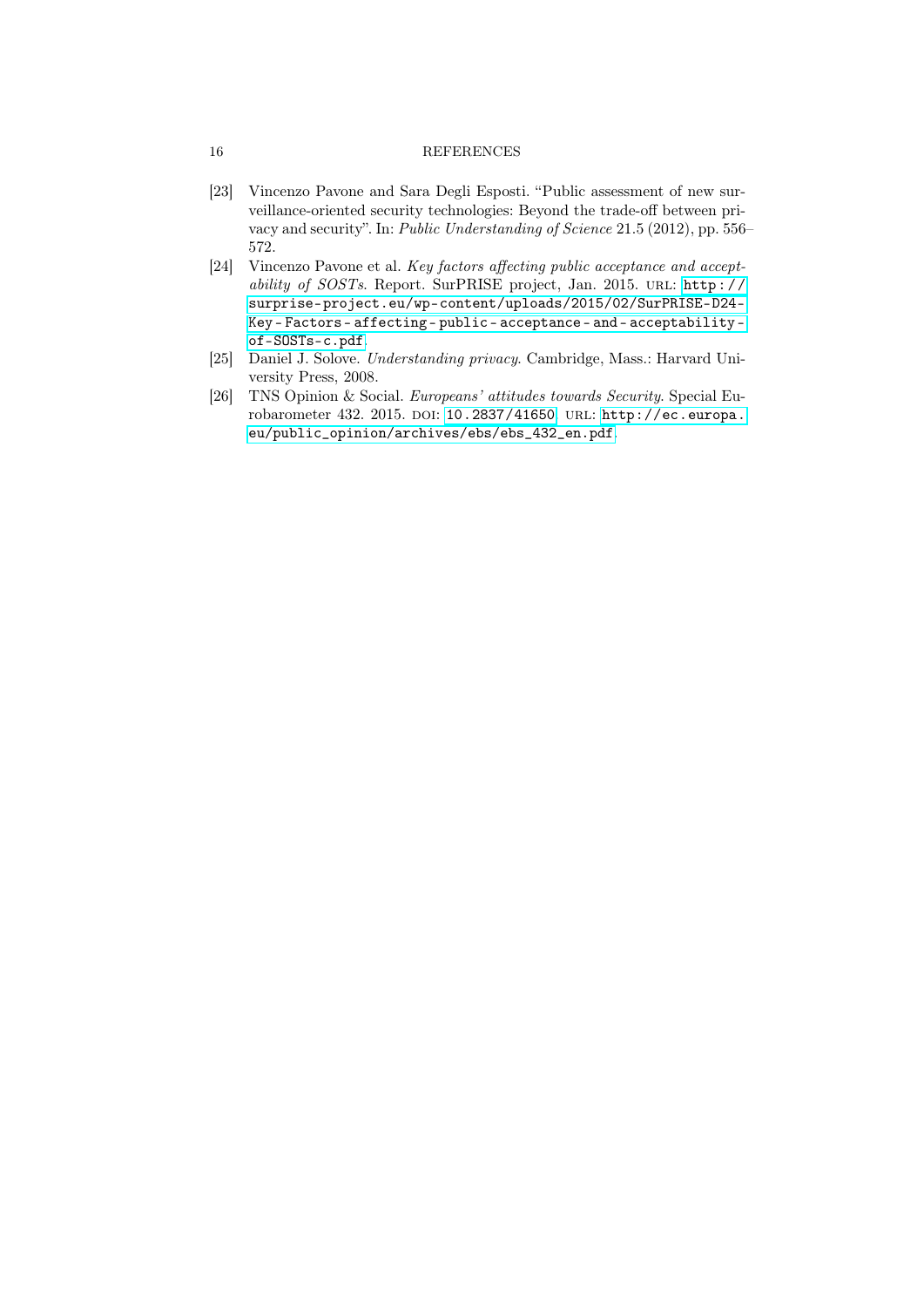<span id="page-16-0"></span>

| Target variable $\leftarrow$ Influencing variables | Coef.    | Std. err. | N                     | $\frac{\ast}{\sqrt{2}}$ |                      | 95% Confidence                                                                                                                    |
|----------------------------------------------------|----------|-----------|-----------------------|-------------------------|----------------------|-----------------------------------------------------------------------------------------------------------------------------------|
|                                                    |          |           |                       |                         |                      | $\mathbf{Interval}^{**}$                                                                                                          |
| Perceived Intrusiveness $\leftarrow$               |          |           |                       |                         |                      |                                                                                                                                   |
| Personal Security Perception                       | 0.125    | 0.13      | 9,450                 | 0.000                   |                      | 0.151                                                                                                                             |
| Trust in Institutions                              | 0.257    | 0.015     | 17,420                | 0.000                   | 0.099<br>0.228       | 0.286                                                                                                                             |
| Intensity Internet Use                             | $-0.074$ | 0.009     | $-7,910$              | 0.000                   | 0.093                |                                                                                                                                   |
| Trust in people                                    | 0.062    | 0.011     |                       | 0.000                   | $-0.085$<br>$-0.290$ | $\begin{array}{l} -0.056 \\ -0.040 \\ -0.248 \\ 0.072 \\ -0.055 \\ -0.054 \\ -0.043 \\ -0.043 \\ -0.004 \\ -0.007 \\ \end{array}$ |
| Privacy Perception                                 | $-0.269$ | 0.011     | $-5,430$<br>$-25,220$ | 0.000                   |                      |                                                                                                                                   |
| Political orientation                              | 0.053    | 0.010     | 5,350                 | 0.000                   | 0.034                |                                                                                                                                   |
| Privacy activism                                   | 0.076    | 0.010     | $-7,290$              | 0.000                   | $-0.096$             |                                                                                                                                   |
| Experience with Privacy Invasions                  | $-0.074$ | 0.011     | $-6,480$              | 0.000                   |                      |                                                                                                                                   |
| Education                                          | 0.086    | 0.011     | $-7,520$<br>$-6,790$  | 0.000                   | 80T.O-               |                                                                                                                                   |
| Age                                                | $-0.061$ | 0.009     |                       | 0.000                   | 820.0                |                                                                                                                                   |
| Rural-urban classification                         | 0.023    | 0.008     | $-2,920$              | 0.004                   | $-0.038$             |                                                                                                                                   |
| Gender                                             | 0.028    | 0.005     | 5,940                 | 0.000                   | 0.019<br>0.047       | $0.037\,$                                                                                                                         |
| Attitude towards science and technology            | 0.063    | 0.008     | 7,480                 | 0.000                   |                      | 0.080                                                                                                                             |
| $\cos$                                             | 0.602    | 0.017     | 36,130                | 0.000                   | 0.569                | 0.635                                                                                                                             |
| Acceptance $\leftarrow$                            |          |           |                       |                         |                      |                                                                                                                                   |
| Perceived Intrusiveness                            | 0.518    | $0.006\,$ |                       | 0.000                   |                      |                                                                                                                                   |
| Personal Security Perception                       | 0.092    | 0.008     | $89,060$<br>$11,350$  | 0.000                   | 0.506<br>0.076       | 0.529<br>0.108                                                                                                                    |
| Intensity Internet Use                             | $-0.045$ | 0.005     | $-9,010$              | 0.000                   |                      | $-0.035$<br>$0.037$                                                                                                               |
| Political orientation                              | 0.025    | 0.006     | 3,850                 | 0.000                   | $-0.055$<br>$0.012$  |                                                                                                                                   |
| Privacy Perception                                 | $-0.107$ | 0.007     | $-15,100$             | 0.000                   | $-0.121$             | $-0.093$                                                                                                                          |
| Age                                                | $-0.058$ | 0.006     | $-10.510$             | 0.000                   | $-0.069$             | $-0.048$                                                                                                                          |
| Attitude towards science and technology            | 0.015    | 0.005     | 2,890                 | 0.004                   | $0.005\,$            | 0.026                                                                                                                             |
| $\cos$                                             | 0.320    | 0.009     | 33,800                | 0.000                   | 0.301                | 0.338                                                                                                                             |
|                                                    |          |           |                       |                         |                      | continued on next page                                                                                                            |

Table 1. Structural equation model data. Estimation Method = ADF; Number of obs = 12,196; Discrepancy =  $0.1244$ **Table 1.** Structural equation model data. Estimation Method  $=$  ADF; Number of obs  $=$  12,196; Discrepancy  $=$  0.1244 REFERENCES 17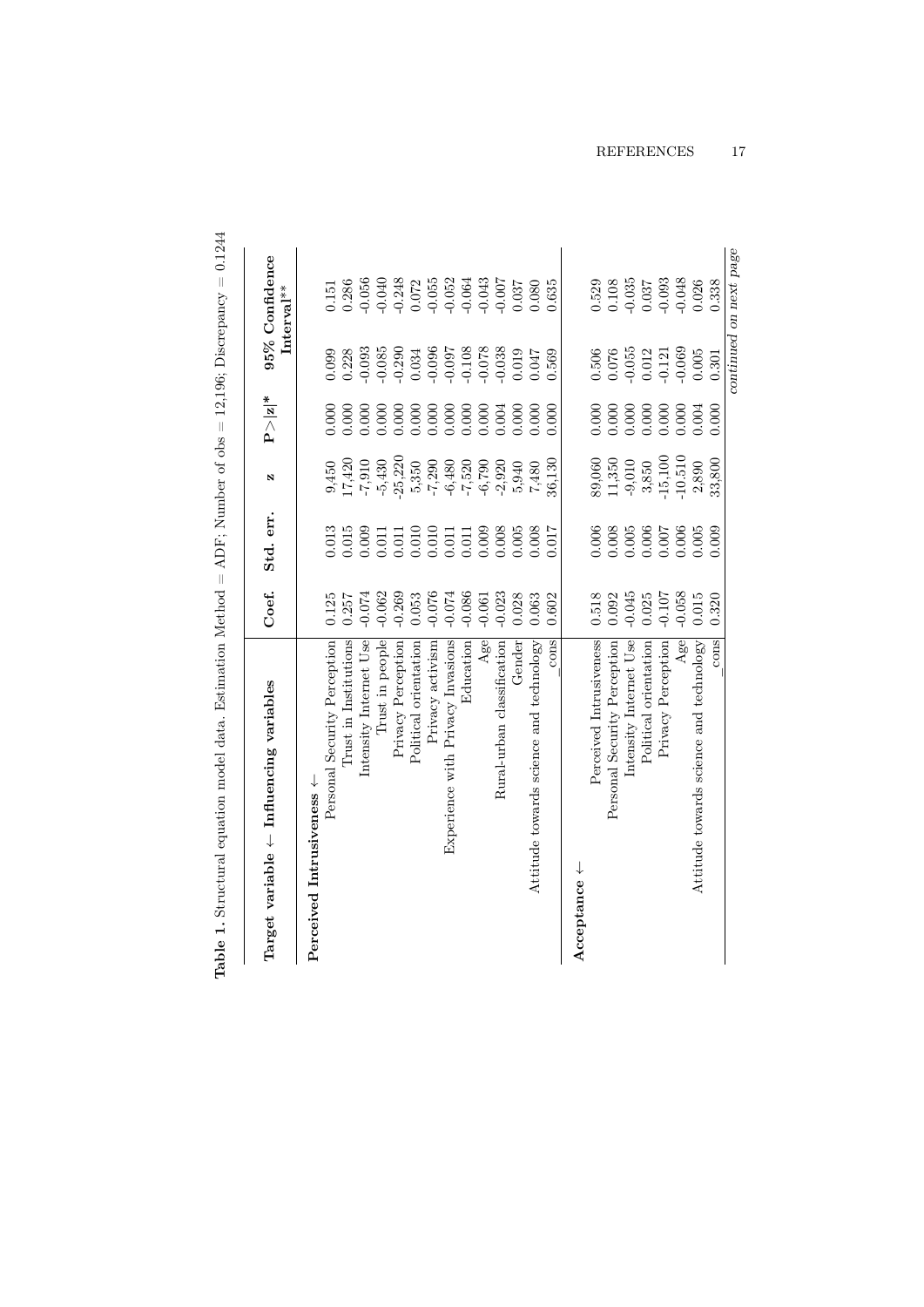## 18 REFERENCES

| Target variable $\leftarrow$ Influencing variables | Coef.    | Std. err. | N                  | $\frac{\ast}{P}$ |           | 95% Confidence<br>$\mathbf{Interval}^{**}$ |
|----------------------------------------------------|----------|-----------|--------------------|------------------|-----------|--------------------------------------------|
| Personal Security Perception                       |          |           |                    |                  |           |                                            |
| Trust in people                                    | $-0.106$ | 0.009     | $-11,840$          | $0.000$          | $-0.123$  |                                            |
| Trust in Institutions                              | $-0.083$ | 0.012     | $-7,150$           | 0.000            | $-0.106$  |                                            |
| Experience with Privacy Invasions                  | 0.135    | 0.008     | 16,800             | 0.000            | 0.119     | $-0.088$<br>$-0.060$<br>$0.150$            |
| Education                                          | $-0.083$ | 0.008     | $-10.770$          | 0.000            | $-0.098$  | $-0.068$<br>$0.026$                        |
| Age                                                | 0.015    | 0.005     |                    | 0.004            | 0.005     |                                            |
| Rural-urban classification                         | 0.029    | 0.006     | $2,870$<br>$5,230$ | 0.000            | 0.018     | 0.040                                      |
| Gender                                             | 0.031    | 0.003     | 9,170              | $0.000\,$        | 0.024     | 0.037                                      |
| $\cos$                                             | 0.376    | 0.009     | 44,150             | 0.000            | 0.359     | 0.393                                      |
| Intensity Internet Use $\leftarrow$                |          |           |                    |                  |           |                                            |
| Education                                          | 0.504    | 0.013     | 40.220             | 0.000            | 0.480     | 0.529                                      |
| Age                                                | $-0.534$ | 0.009     | $-57,600$          | 0.000            | $-0.552$  | $-0.516$                                   |
| Gender                                             | $-0.058$ | 0.005     | $-10.700$          | $0.000$          | $-0.069$  | $-0.048$                                   |
| $\cos$                                             | 0.778    | 0.009     | 83,430             | 0.000            | 0.760     | 1610                                       |
| $Political$ orientation $\leftarrow$               |          |           |                    |                  |           |                                            |
| Employment status                                  | 0.017    | 0.006     | 2,800              | 0.005            | 0.005     | 0.028                                      |
| Gender                                             | $-0.012$ | 0.004     | $-2,720$           | $0.007$          | $-0.021$  | $-0.003$                                   |
| $\cos$                                             | 0.511    | 0.005     | 98,230             | 0.000            | $0.500\,$ | 0.521                                      |
| Trust in people $\leftarrow$                       |          |           |                    |                  |           |                                            |
| Education                                          | 0.144    | 0.009     | 15,210             | 0.000            | 0.125     |                                            |
| Age                                                | 0.037    | 0.007     | 5,310              | $0.000$          | 0.023     | $0.163$<br>$0.050$                         |
| $\cos$                                             | 0.425    | 0.007     | 58,640             | 0.000            | 0.411     | 0.439                                      |
| Privacy Perception                                 |          |           |                    |                  |           |                                            |
| Personal Security Perception                       | 0.131    | 0.011     | 12,120             | 0.000            | 0.110     | 0.153                                      |
| Trust in Institutions                              | 0.029    | 0.013     | 2,330              | 0.020            | 0.005     | 0.054                                      |
|                                                    |          |           |                    |                  |           | continued on next page                     |